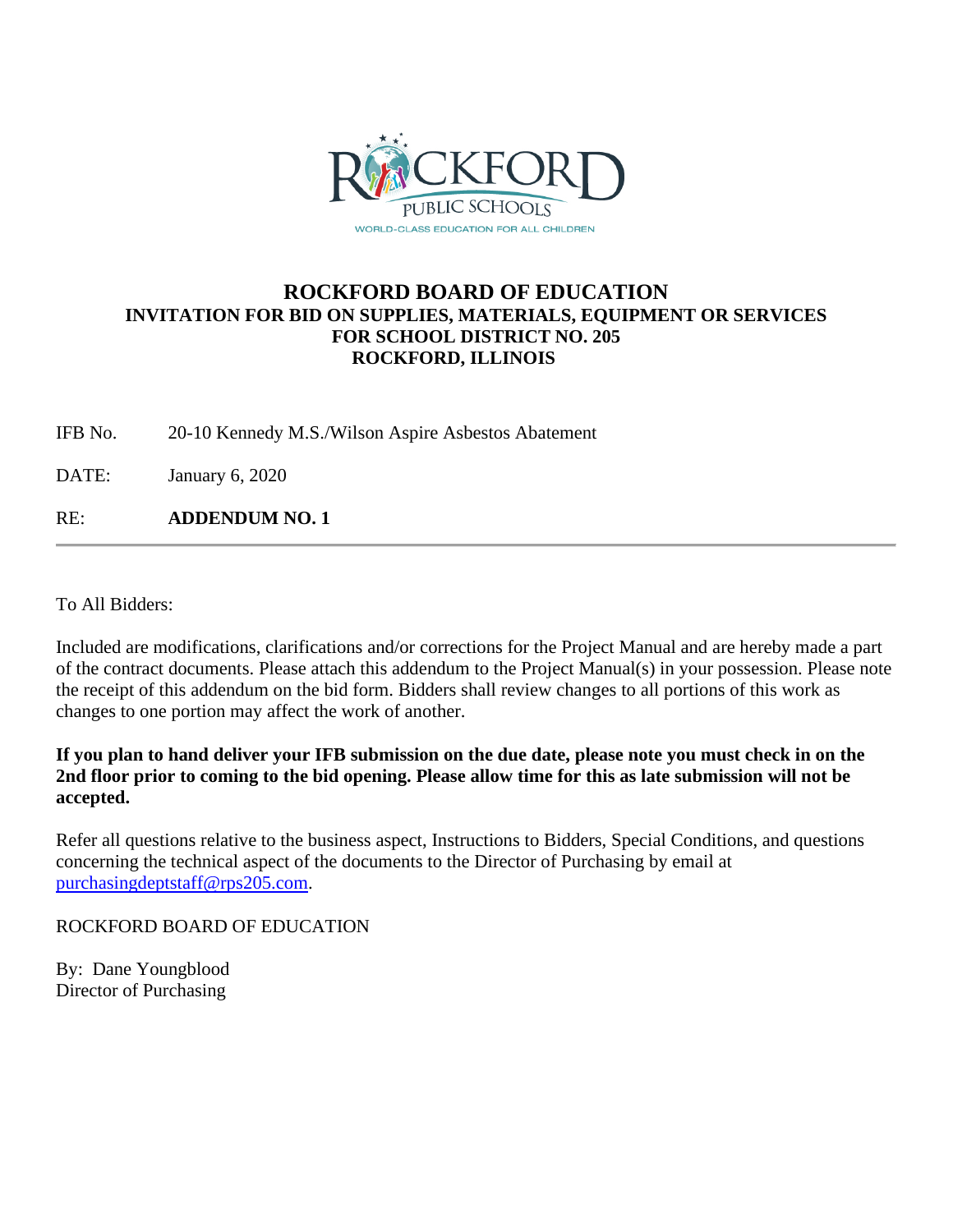Carnow, Conibear & Assoc., Ltd. Environmental Consulting Services 600 W. Van Buren St., Suite 500, Chicago, IL 60607 t: 312.782.4486 f: 312.782.5145 www.ccaltd.com



DATE: January 6, 2020 TO: **Guy Carynski** Dane Youngblood Casey Ramas Tim Holian Guido Gorniak Tomasz Stogowski Tim Boll **Brian Hughes** Joe Rodriguez Ryan Feil David Hay Jim Cholke Dave Mazzuca Evan Christian Rod Harvey

guy.carynski@rps205.com dane.voungblood@rps205.com ramasc@rps205.com tim@holianins.com guido@abelplusservices.com tomasz.husar1@gmail.com tboll@colfaxcorp.net bhughes@midwestservicegroup.net ioer@kinsalecq.com rfeil@nesincorp.com david.hay@nssccorp.com jcholke@luse.com dave@blastitall.com echristian@ccaltd.com rharvey@ccaltd.com

# SUBJECT: ADDENDUM NO. 1 TO THE BIDDING DOCUMENTS

PROJECT MANUAL Rockford Public Schools District #205 - Kennedy Middle School - Flooring Renovations Asbestos Abatement dated December 5, 2019

This addendum forms a part to the bidding and contract documents and modifies the original bidding documents, dated December 5, 2020. ALL CONTRACTORS SHALL ACKNOWLEDGE WRITTEN RECEIPT OF THIS ADDENDUM ON THEIR BID FORM. **FAILURE TO DO SO MAY SUBJECT BIDDER TO DISQUALIFICATION. This** addendum consists of two (2) page and four (4) asbestos abatement design drawings. 

# Addendum #1

1. Changes to Scope of Work Drawings:

ASB-00: Sheet Index modified.

ASB-0G: Phasing and schedule modified. General notes No. 16 and No. 17 added.

ASB-01: Hatching for room 209 changed. Negative air exhaust locations added.

ASB-02: Hatching for rooms 116, 116A, 116B changed. Negative air exhaust locations added.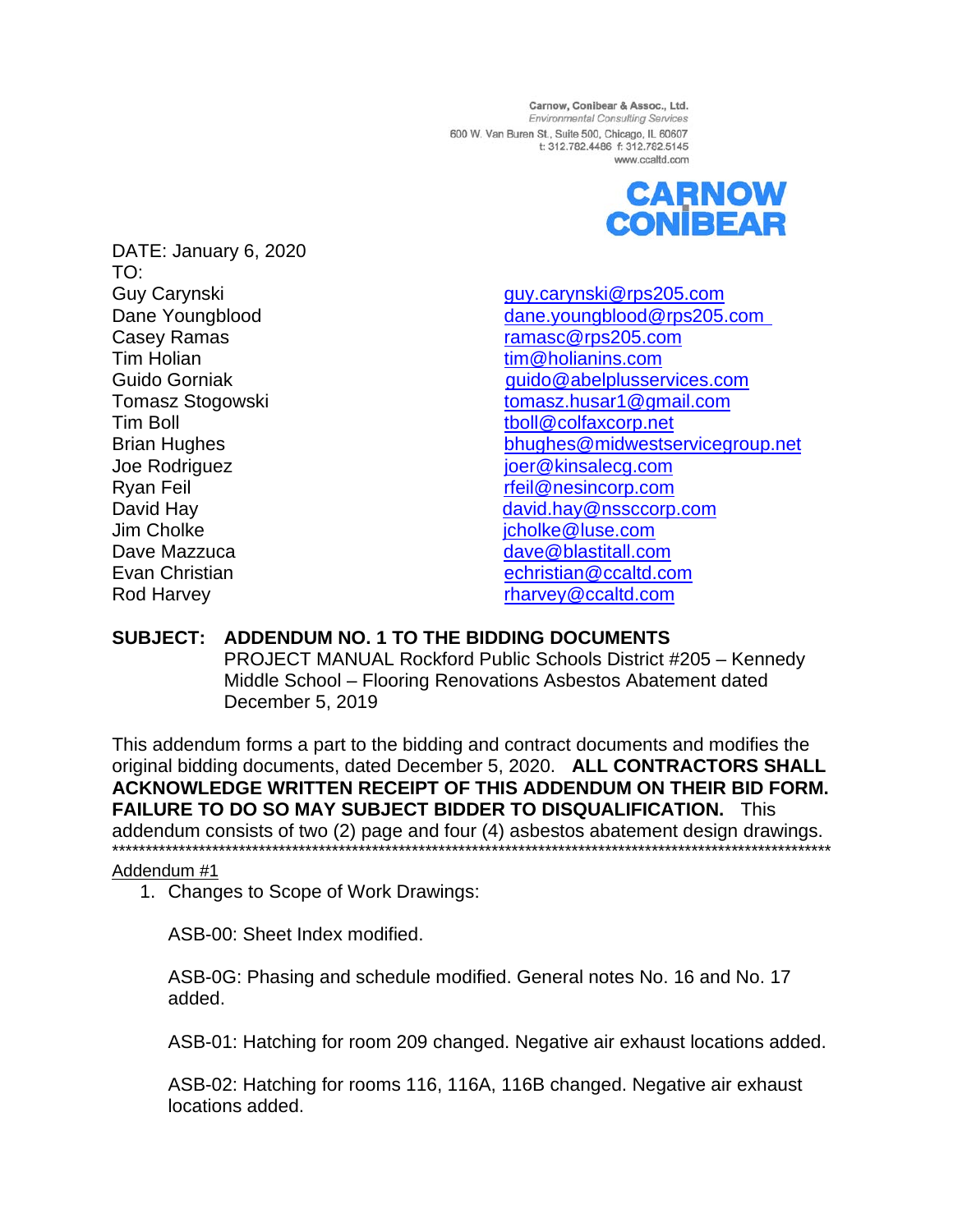- 2. Recommended window contractors include:
	- Rock Valley Glass
	- Cardinal Glass
	- Ability Glass

Except as modified herein, Addendum No. 1, Project Manual dated December 5, 2019 remain in full force and effect.

Sincerely, **CARNOW, CONIBEAR & ASSOC., LTD.**

Jan ande

Evan Christian Senior Project Manager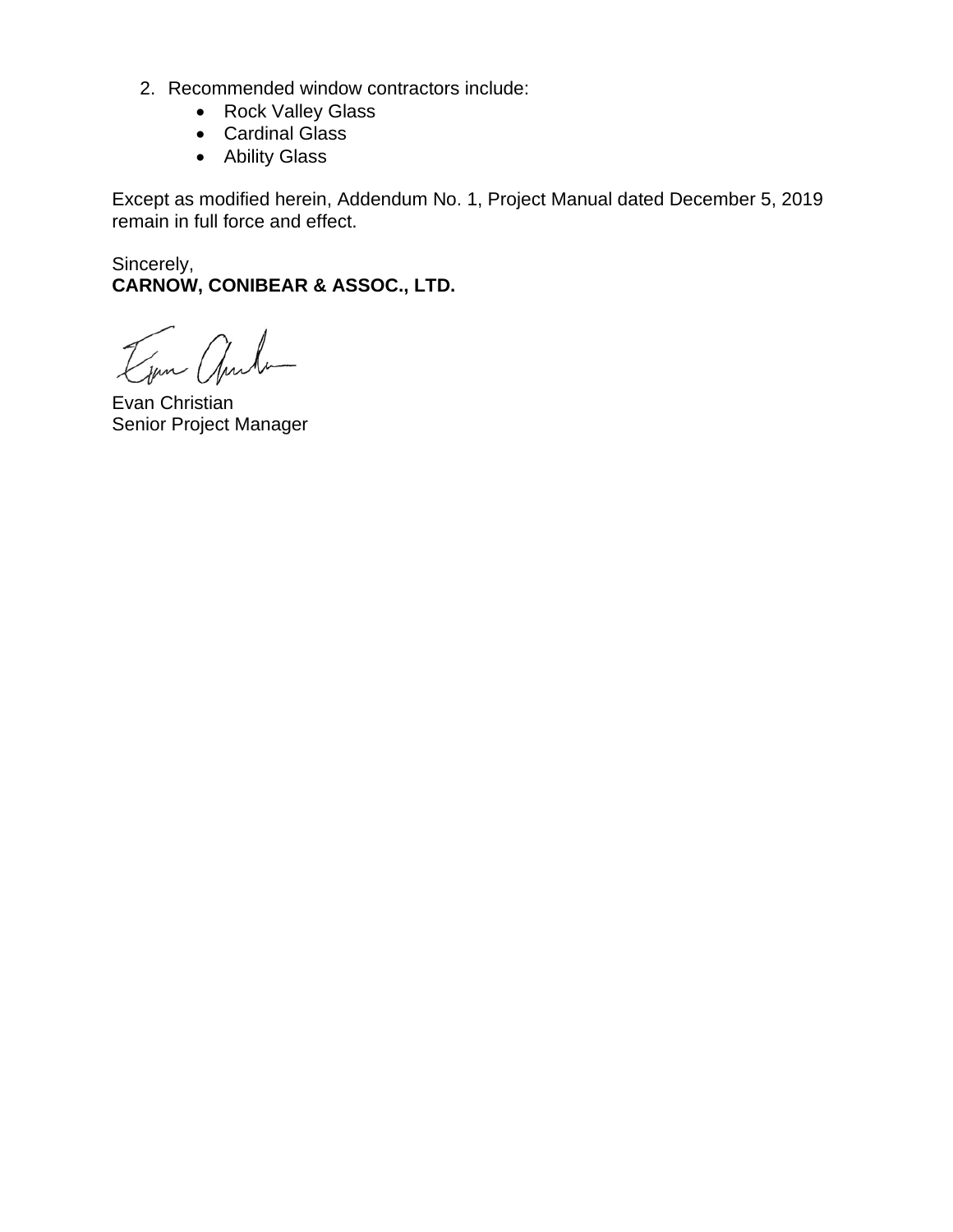| <b>SHEET</b><br><b>NUMBER</b> | SHEET T       |
|-------------------------------|---------------|
| $ASB-00$                      | COVER S       |
| ASB-0G                        | <b>GENERA</b> |
| $ASB-01$                      | ASBEST        |
| $ASB-02$                      | <b>ASBEST</b> |
|                               |               |

|                                                                                                                                                                                                                                                                               | <b>ASBESTOS ABATEMENT</b><br><b>AT</b><br><b>KENNEDY MIDDLE SCHOOL</b><br><b>2020 FLOORING ABATEMENT</b>                                                                                           |                                                                                  |                                                                                                              |                                                                                                                                                                                                                            |                                                                                         |
|-------------------------------------------------------------------------------------------------------------------------------------------------------------------------------------------------------------------------------------------------------------------------------|----------------------------------------------------------------------------------------------------------------------------------------------------------------------------------------------------|----------------------------------------------------------------------------------|--------------------------------------------------------------------------------------------------------------|----------------------------------------------------------------------------------------------------------------------------------------------------------------------------------------------------------------------------|-----------------------------------------------------------------------------------------|
|                                                                                                                                                                                                                                                                               | 520 N PIERPOINT AVE, ROCKFORD, IL 61101<br>ROCKFORD PUBLIC SCHOOL DISTRICT #205<br>501 7TH STREET<br>ROCKFORD, ILLINOIS 61104                                                                      |                                                                                  |                                                                                                              |                                                                                                                                                                                                                            |                                                                                         |
|                                                                                                                                                                                                                                                                               | ENVIRONMENTAL CONSULTANT<br>CARNOW CONIBEAR & ASSOCIATES, Ltd.<br>600 WEST VAN BUREN STREET<br>CHICAGO, IL 60607<br>PHONE: (312) 782-2925<br>FAX: (312) 782-5145<br><b>CONTACT: EVAN CHRISTIAN</b> |                                                                                  | <b>SHEET</b><br>SHEET TITLE<br><b>NUMBER</b><br>ASB-00<br><b>GENERAL NOTES</b><br>ASB-0G<br>ASB-01<br>ASB-02 | SHEET INDEX<br>COVER SHEET AND SHEET LIST<br>ASBESTOS ABATEMENT - 2ND FLOOR<br>ASBESTOS ABATEMENT - 1ST FLOOR                                                                                                              |                                                                                         |
|                                                                                                                                                                                                                                                                               | <b>ASBESTOS PROJECT DESIGNER:</b><br>1002<br>ROD HARVEY, P.E., CIH, CSP<br>IDPH LICENSE NUMBER: 100-01548                                                                                          |                                                                                  |                                                                                                              |                                                                                                                                                                                                                            |                                                                                         |
| CLIENT:<br><b>DRAWING HISTORY</b><br><b>Rockford Public School District #205</b><br>NO.<br>CHECKED BY:<br><b>REMARKS</b><br>DATE<br>DRAWN BY:<br>501 7th Street<br><b>ISSUE FOR BID</b><br>12/05/2019<br>D. Pfolsgrof<br>E. Christian<br>$\overline{1}$<br>Rockford, IL 61104 | PROJECT NAME:<br><b>Asbestos Abatement</b><br><b>Kennedy Middle School</b><br>520 N Pierpont Ave, Rockford, Illinois 61103<br>PROJECT DESIGNER<br>Rod Harvey<br>IDPH #: 100-01548                  | SHEET TITLE:<br><b>COVER</b><br>Addendum #1<br><b>DESIGNER SIGNATURE</b><br>UCod |                                                                                                              | Carnow, Conibear & Assoc., Ltd.<br><b>Environmental Consulting Services</b><br>600 W. Van Buren St., Suite 500, Chicago, IL 60607<br>t: 312.782.4486 f: 312.782.5145<br>www.ccaltd.com<br><b>CARNOW</b><br><b>CONIBEAR</b> | CCA PROJECT NO.<br>A139670154<br>DATE:<br>January 3, 2020<br>SHEET NO.<br><b>ASB-00</b> |

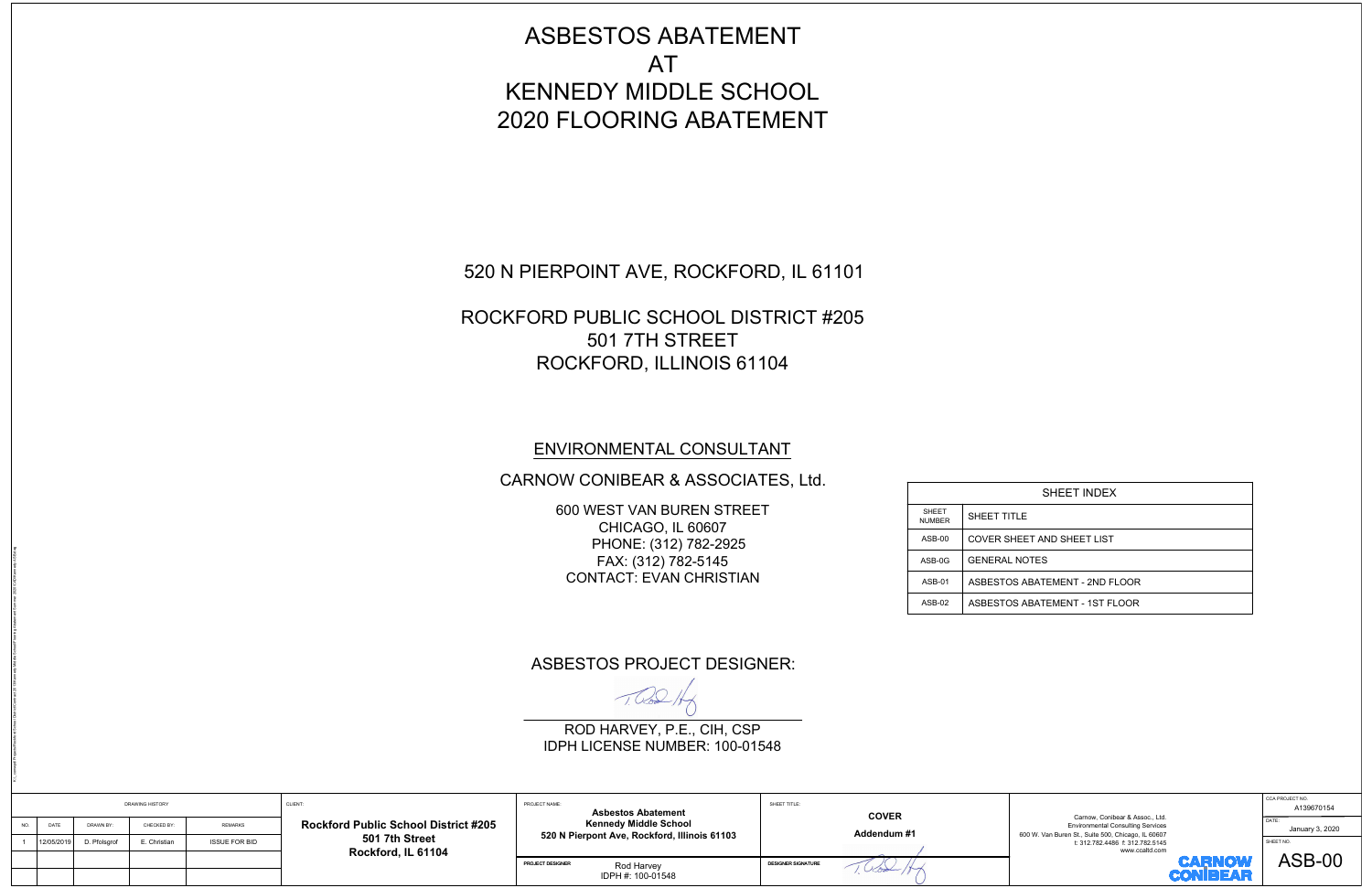| Phase I:   | 12 calendar days $\langle$  |
|------------|-----------------------------|
| Phase II:  | 17 calendar days            |
| Phase III: | 12 calendar days $\sqrt{ }$ |
|            |                             |

- 
- 
- 
- 
- 

K:\\_comwpd\Projects\Rockford School District\Contract 2013\Kennedy Middle School\Flooring Abatement Summer 2020\CAD\Kennedy ASB.dwg

| <b>KENNEDY MIDDLE SCHOOL</b><br>520 N Pierpont Ave<br>Rockford, Illinois 61101                                                                                                                                                                                         |                                                               |                                                                                                                                                                                                                                                                                                            |                                    |                                                                                                                                                                      |                                       |
|------------------------------------------------------------------------------------------------------------------------------------------------------------------------------------------------------------------------------------------------------------------------|---------------------------------------------------------------|------------------------------------------------------------------------------------------------------------------------------------------------------------------------------------------------------------------------------------------------------------------------------------------------------------|------------------------------------|----------------------------------------------------------------------------------------------------------------------------------------------------------------------|---------------------------------------|
| ASBESTOS ABATEMENT SCOPE OF WORK:                                                                                                                                                                                                                                      |                                                               | <b>GENERAL NOTES CONTINUED:</b><br>HEPA filtered negative air machines shall be set up within the work areas and run                                                                                                                                                                                       |                                    |                                                                                                                                                                      |                                       |
| Removal and disposal of asbestos-containing flooring materials per applicable IDPH, IEPA<br>and OSHA regulations.                                                                                                                                                      |                                                               | continuously through the completion of all work.<br>The abatement contractor is responsible for the lockout and tagout of all mechanical                                                                                                                                                                   |                                    |                                                                                                                                                                      |                                       |
| Work to be conducted per specification section 02131 and applicable IDPH, IEPA, and OSHA<br>2.<br>rules and regulations.                                                                                                                                               |                                                               | equipment prior to starting any mitigation/ abatement or O&M clean up in or on any equipment, etc.<br>The contractor is responsible for verifying quantities in the field before bidding. Any questions                                                                                                    |                                    |                                                                                                                                                                      |                                       |
| SCHEDULE:                                                                                                                                                                                                                                                              |                                                               | about the scope or clarifications shall be obtained from the Project Designer prior to bidding. Any<br>interpretations of the design documents shall only be made by the Project Designer. The abatement                                                                                                   |                                    |                                                                                                                                                                      |                                       |
| The work is scheduled to begin upon start of Summer Break 2020.                                                                                                                                                                                                        |                                                               | contractor shall be responsible for removing any ACM which will be disturbed during renovation<br>activities, prior to renovation activities.                                                                                                                                                              |                                    |                                                                                                                                                                      |                                       |
| Last day of school is between June 5-June 12, 2020 depending on use of built-in school<br>2.<br>cancellation days. Exact start date to be determined by District and Carnow Conibear.                                                                                  | 8.                                                            | When a room or location identified on an environmental scope of work sheet, all closets,<br>bathrooms, offices, storage rooms, etc. are included in the scope of work for that room or location.                                                                                                           |                                    |                                                                                                                                                                      |                                       |
| 12 calendar days<br>Phase I:<br>Phase II: 17 calendar days                                                                                                                                                                                                             |                                                               | The abatement contractor is responsible for all security to the work area(s) during the<br>environmental mitigation/abatement and replacement activities. The abatement contractor shall be                                                                                                                |                                    |                                                                                                                                                                      |                                       |
| Phase III: 12 calendar days<br>Abatement Contractor may work all shifts necessary to complete the work in the allotted time.                                                                                                                                           |                                                               | responsible for any damages or thefts to property in the work area(s), until the area(s) are returned<br>to the property owner. The abatement contractor shall repair and/or replace damaged or stolen<br>property to the satisfaction of, and at no additional cost to the property owner.                |                                    |                                                                                                                                                                      |                                       |
| <b>BUILDING INFORMATION:</b>                                                                                                                                                                                                                                           | 10.                                                           | Electric/HVAC service shall be shut off by the District as required.                                                                                                                                                                                                                                       |                                    |                                                                                                                                                                      |                                       |
| 04-101-2050-1010<br>IDPH Building ID#:<br>А.<br><b>Building Address:</b><br>520 N. Pierpont Rockford, Illinois 61101<br>В.<br><b>Building Size:</b><br>176,371<br>Age of Building:<br>1958, 1965<br>D.                                                                 | 11.<br>regulations.                                           | Any existing electrical panels in the work area shall be adequately protected (i.e. "Boxed<br>out.") during Asbestos Abatement activities in accordance with specification 0231 and all applicable                                                                                                         |                                    |                                                                                                                                                                      |                                       |
| Number of Floors:                                                                                                                                                                                                                                                      | 12.                                                           | Contractor shall maintain clear access to building egress points outside of regulated areas.                                                                                                                                                                                                               |                                    |                                                                                                                                                                      |                                       |
| <b>GENERAL NOTES:</b><br>Locations shown are approximate only.                                                                                                                                                                                                         | 13.                                                           | The School District will provide an electrician for the installation of temporary power panels<br>and/or whips and isolation of work areas. The Abatement Contractor is responsible for providing<br>District electrician any power panels and/or whips a minimum of five (5) business days prior to start |                                    |                                                                                                                                                                      |                                       |
| Phasing of the work to be determined by the General Contractor and the Building Owner.                                                                                                                                                                                 |                                                               | of work. Coordinate with Carnow Conibear.                                                                                                                                                                                                                                                                  |                                    |                                                                                                                                                                      |                                       |
| Worker decontamination enclosure system shall be constructed in strict accordance with IDPH<br>3.<br>section 855.410. Clean room shall be sized to accommodate the needs of the work crew. Donning<br>and Doffing of PPE outside of clean room is strictly prohibited. | lowest substrate.                                             | 14. Where abatement of flooring materials is specified, the Abatement Contractor is responsible<br>for the removal of all layers of flooring, associated mastics, and leveling compounds down to the                                                                                                       |                                    |                                                                                                                                                                      |                                       |
| Where non-friable removal methods are utilized (Specification Section 3.11(D)), Contractor                                                                                                                                                                             |                                                               | 15. Unless specified, NO CHEMICAL REMOVAL OF MASTICS shall be utilized. Mechanical<br>removal methods ONLY.                                                                                                                                                                                                |                                    |                                                                                                                                                                      |                                       |
| shall be responsible for the isolation of the work area(s) with critical seals, signage, and the security<br>of the work areas to eliminate access by unauthorized personnel.                                                                                          |                                                               | 16. Abatement Contractor is responsible for hiring window glaziers for the removal of windows to<br>accommodate negative air exhausts. Windows shall match existing conditions after reinstallation.<br>Contractor may change exact negative air locations pending approval by Carnow Conibear.            |                                    |                                                                                                                                                                      |                                       |
|                                                                                                                                                                                                                                                                        |                                                               | 17. Spray applied acoustical ceiling material contains asbestos. Contractor must not disturb during<br>abatement activities.                                                                                                                                                                               |                                    |                                                                                                                                                                      |                                       |
|                                                                                                                                                                                                                                                                        |                                                               |                                                                                                                                                                                                                                                                                                            |                                    |                                                                                                                                                                      |                                       |
|                                                                                                                                                                                                                                                                        |                                                               |                                                                                                                                                                                                                                                                                                            |                                    |                                                                                                                                                                      |                                       |
| CLIENT:<br><b>DRAWING HISTORY</b>                                                                                                                                                                                                                                      |                                                               | PROJECT NAME:                                                                                                                                                                                                                                                                                              | SHEET TITLE:                       |                                                                                                                                                                      | CA PROJECT NO.<br>A139670154          |
| <b>REMARKS</b><br><b>DRAWN BY:</b><br>CHECKED BY:<br>DATE<br>12/05/2019<br><b>ISSUE FOR BID</b>                                                                                                                                                                        | <b>Rockford Public School District #205</b><br>501 7th Street | <b>Asbestos Abatement</b><br><b>Kennedy Middle School</b><br>520 N Pierpont Ave, Rockford, Illinois 61103                                                                                                                                                                                                  | <b>SCOPE OF WORK</b><br>Addendum#1 | Carnow, Conibear & Assoc., Ltd.<br><b>Environmental Consulting Services</b><br>600 W. Van Buren St., Suite 500, Chicago, IL 60607<br>t: 312.782.4486 f: 312.782.5145 | DATE:<br>January 3, 2020<br>SHEET NO. |
| D. Pfolsgrof<br>E. Christian                                                                                                                                                                                                                                           | Rockford, IL 61104                                            | PROJECT DESIGNER<br>Rod Harvey                                                                                                                                                                                                                                                                             | <b>DESIGNER SIGNATURE</b>          | www.ccaltd.com<br><b>CARNOW</b>                                                                                                                                      | ASB-0G                                |
|                                                                                                                                                                                                                                                                        |                                                               | IDPH #: 100-01548                                                                                                                                                                                                                                                                                          |                                    | <b>CONIBEAR</b>                                                                                                                                                      |                                       |

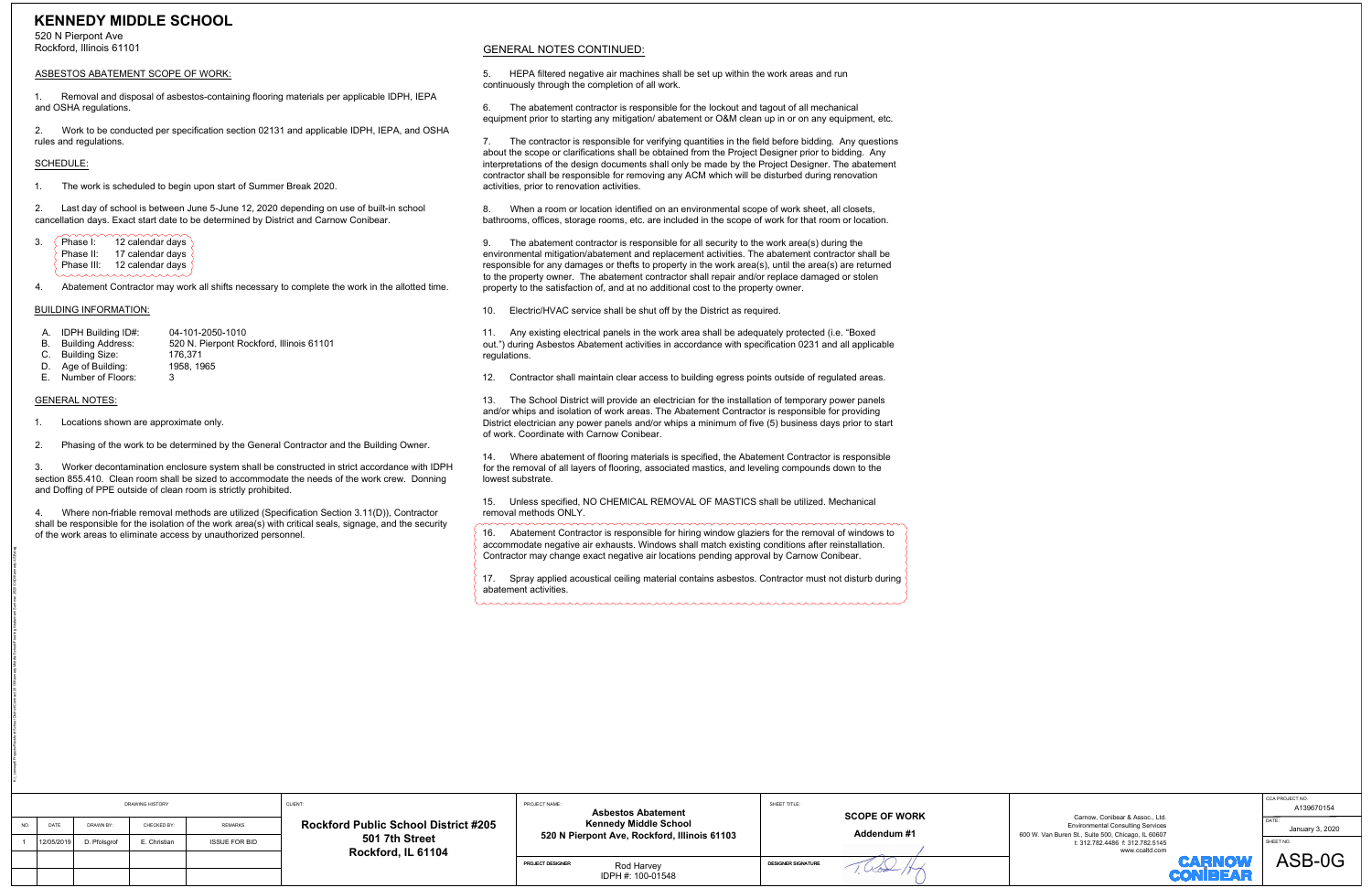



|                               | ASBESTOS ABATEMENT KEYNOTES                                 |
|-------------------------------|-------------------------------------------------------------|
| IMI                           | Worker decontamination unit.                                |
|                               | Waste decontamination unit.                                 |
| <b>AL</b>                     | Airlock                                                     |
| $\langle$ ES $\rangle$        | <b>Flectrical Source</b>                                    |
| $\langle \mathsf{ws} \rangle$ | <b>Water Source</b>                                         |
| (NAE)                         | Negative Air Exhaust                                        |
| $\langle 1 \rangle$           | Separation barrier per IDPH 855.430(a)                      |
| $\langle 2 \rangle$           | Separation barrier per IDPH 855.430(b) (with lockable door) |
| $\overline{3}$                | Contractor to secure door and control access                |
|                               | Removal of Floor Tile and Mastic                            |
|                               | Removal of Carpet, Floor Tile, and Mastic                   |
|                               | Removal of Rubber Membrane, Floor Tile and Mastic           |
|                               | Removal of Carpet, Sheet Floor, Floor Tile, and Mastic      |
|                               | Containment Non-Removal Area                                |



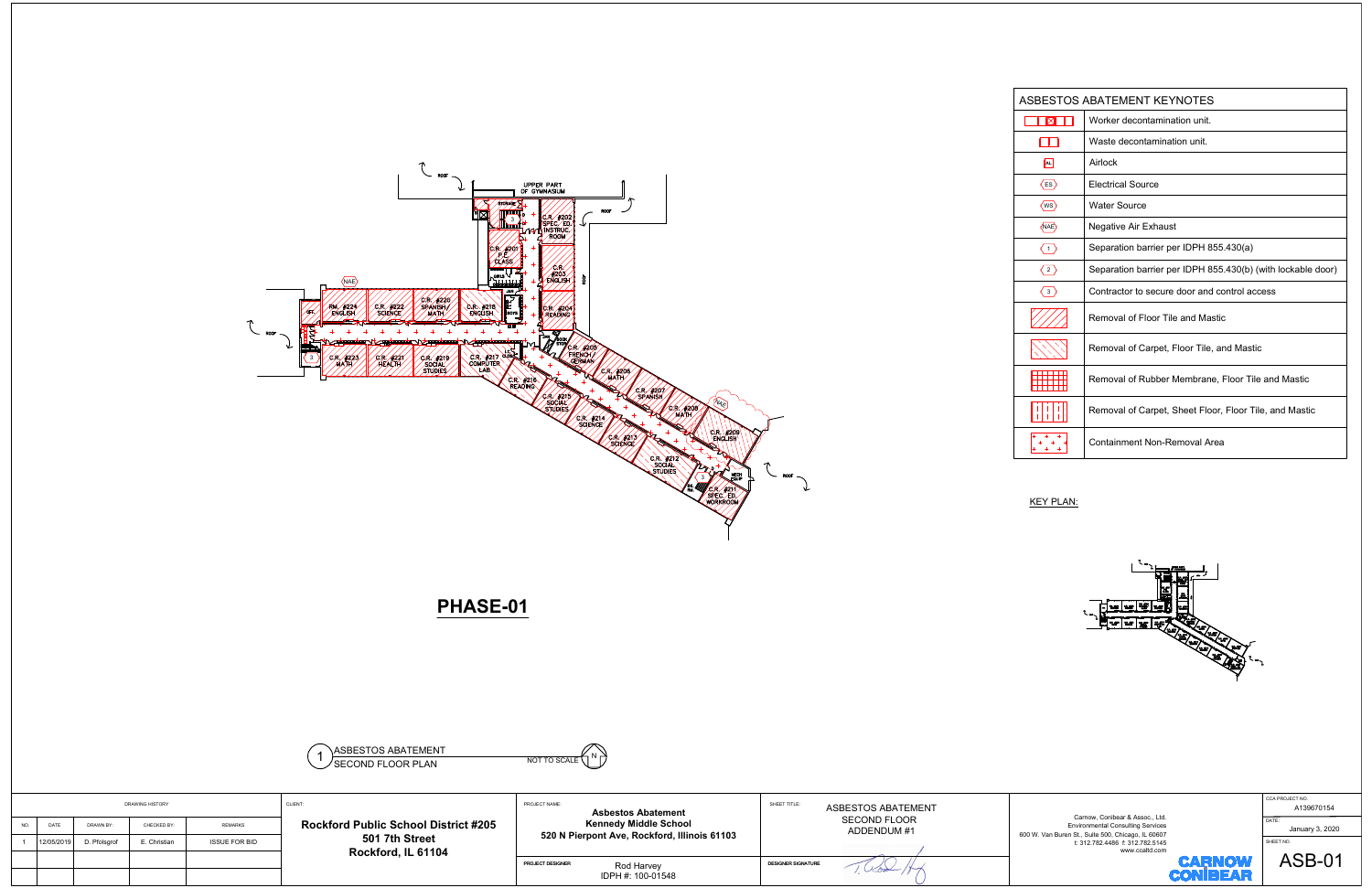

|                         | ASBESTOS ABATEMENT KEYNOTES                                 |
|-------------------------|-------------------------------------------------------------|
| ΙM                      | Worker decontamination unit.                                |
|                         | Waste decontamination unit                                  |
| <b>AL</b>               | Airlock                                                     |
| $\mathsf{ES}\rangle$    | <b>Flectrical Source</b>                                    |
| $\langle$ ws            | <b>Water Source</b>                                         |
| $\langle$ NAE $\rangle$ | Negative Air Exhaust                                        |
| $\langle 1 \rangle$     | Separation barrier per IDPH 855.430(a)                      |
| 2                       | Separation barrier per IDPH 855.430(b) (with lockable door) |
| $\langle 3 \rangle$     | Contractor to secure door and control access                |
|                         | Removal of Floor Tile and Mastic                            |
|                         | Removal of Carpet, Floor Tile, and Mastic                   |
|                         | Removal of Rubber Membrane, Floor Tile and Mastic           |
|                         | Removal of Carpet, Sheet Floor, Floor Tile, and Mastic      |
|                         | Containment Non-Removal Area                                |

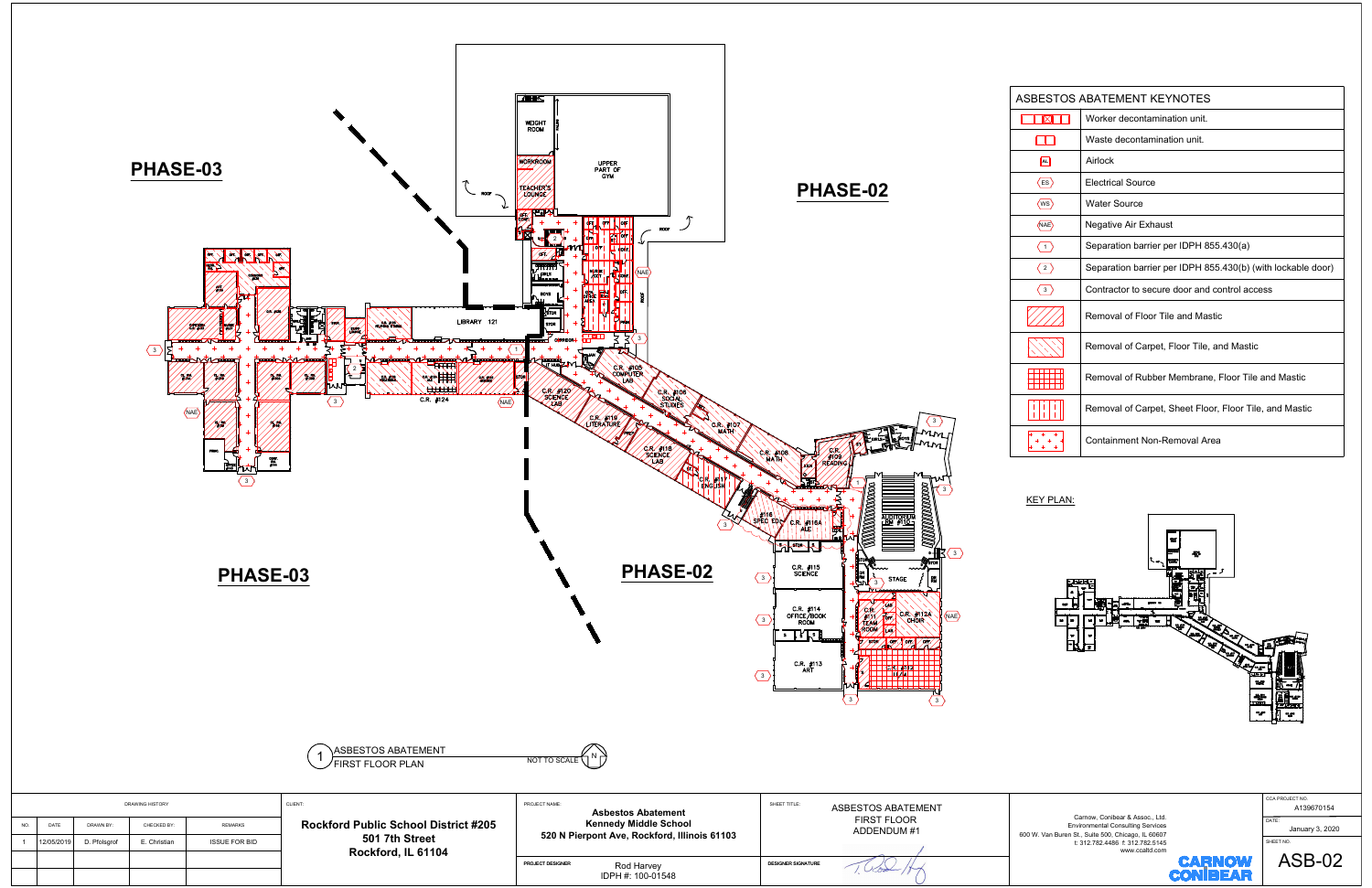ROCKFORD PUBLIC SCHOOLS<br>IFB 20-10 Asbestos Abatement at Kennedy M.S./Wilson ASPIRE<br>Pre-Bid Meeting Sign-In Sheet<br>December 27, 2019 at 9:00 a.m.



# PRE-BID MEETING SIGN-IN SHEET

IFB 20-10 Asbestos Abatement Project at Kennedy M.S./Wilson ASPIRE

# PLEASE WRITE EMAIL ADDRESS SO THAT IT IS LEGIBLE IN ORDER TO RECEIVE ADDENDIM INFORMATION

| E-mail                 | ofe lareroinnertation         |                                           | $847 - 3499/05$ comes 2. his ay (@<br>Preed. Com | Juan B Knake Lig Com             | Iminostservice proup net<br>ことをと   | $812 - 320 - 9683$ devid, bay a nexcorp.com |                                           | guide abol plasservite         | <b>CON</b> |
|------------------------|-------------------------------|-------------------------------------------|--------------------------------------------------|----------------------------------|------------------------------------|---------------------------------------------|-------------------------------------------|--------------------------------|------------|
| Telephone              | Top NB 5497                   |                                           |                                                  | 847 924 6356                     | 2142280558                         |                                             |                                           | 42724632                       |            |
| <b>Company Address</b> | 195 FAIRSTRY NOT FRANKORT, IL | Trot meast Spring Sus 2008378300 Michaels | 10215 Frenchin Rvc<br>Frenklin Pavk IL GO13/     | G48 Blue Khawk Pr<br>Westmont IL | Crown Print, In<br>324 Marison 525 | 6755 018 81237<br>Blooningfor IN            | $2$ 941 N Leavitt chings 7 784342         | 64W End Dr GilbAts, 1          |            |
| <b>Company Name</b>    | NES                           | $+o$ Liar                                 |                                                  | Kinsale                          | MIDWAST SCOVICE GRO                | national Environmental                      | $C$ olfax $C$ olp                         | Cuido Gorniek Abel Plus Sevice |            |
| <b>Printed Name</b>    | RHAN FEIL                     | Tw Holian<br>$\overline{\mathbf{r}}$      | Omuse Steeperski Husav<br>$\mathbf{r}$           | Ja Rochiquez                     | Jrian Hughes<br>un.                | $6$ David Hay                               | $U_{\alpha,\alpha}$ d $U_{i}\subset$<br>F | $\frac{1}{\infty}$             |            |
|                        |                               |                                           |                                                  |                                  |                                    |                                             |                                           |                                |            |